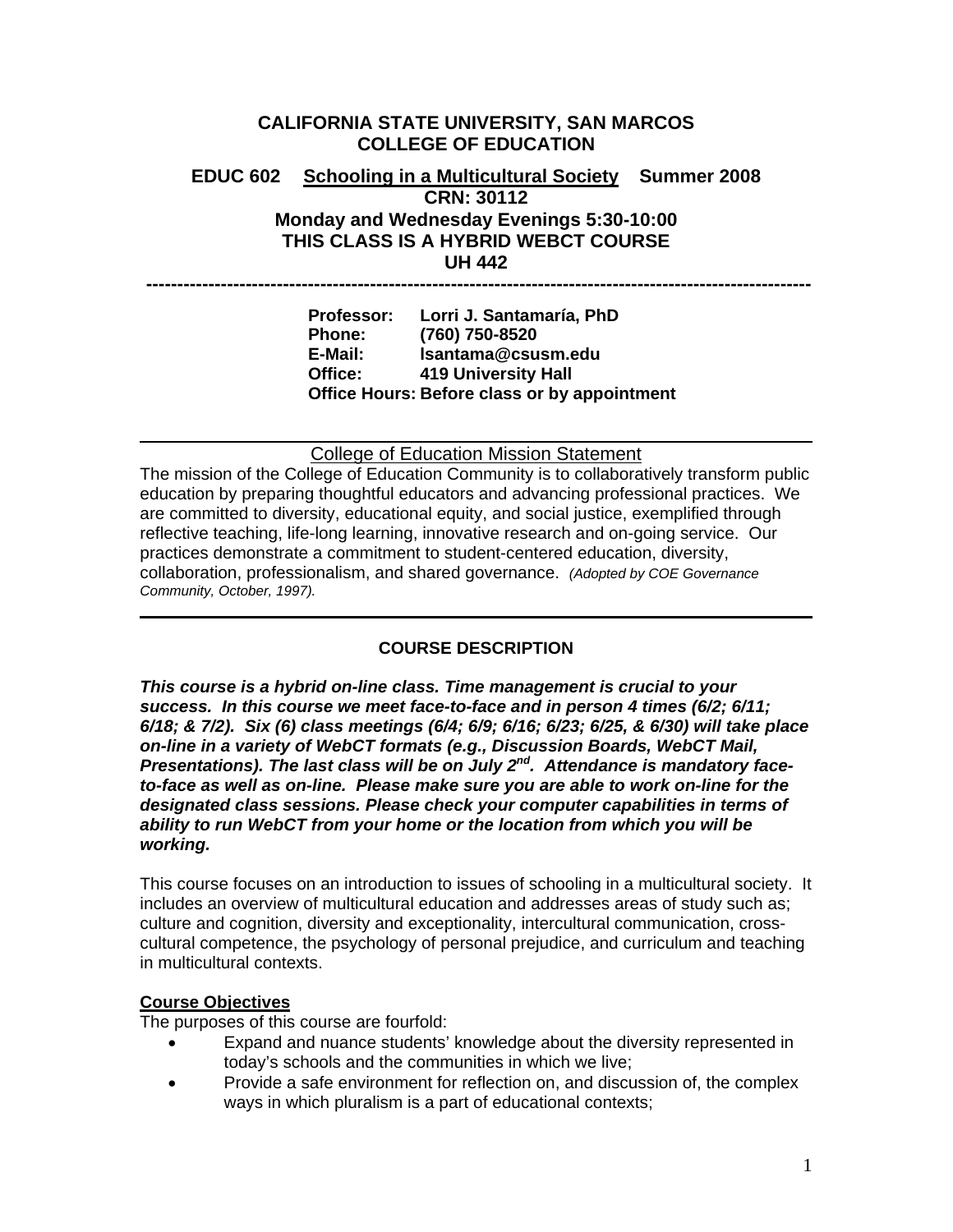- Prepare educators to provide equitable educational opportunities to all students;
- Provide support to all students who represent national, state, and regional diversity.

This course is aligned to the following standard for the California Teachers of English Learners (CTEL) Program leading to CLAD certification:

### *Standard 9: Culture and Cultural Diversity and Their Relationship to Academic Achievement*

The program develops both broad and deep understanding of contemporary and historical concepts, issues, and perspectives related to culture and cultural diversity in California and the United States, The coursework addresses concepts and definitions of culture, including universal features of cultures (e.g., ethnocentrism, acculturation, cultural pluralism and congruence, intragroup and intergroup differences, impact of geography on cultural forms and practices). The coursework requires candidates to explore how cross-cultural contact and acculturation are affected by issues of power and status, psychological and social-emotional issues, and by social and economic factors. The program requires candidates to develop an understanding of major demographic trends related to linguistic and cultural diversity, as well as current trends and features of migration and immigration in California and in the United States. The coursework teaches candidates to develop conceptual understanding and requires them to demonstrate applied knowledge of cultural similarities and differences in communication styles, strategies for fostering positive crosscultural interactions among culturally diverse students, and challenges involved in cultural contact. The coursework also requires candidates to analyze how this knowledge can be directly applied to instruction of English Learners in order to support student development and learning.

### *Standard 10: Culturally Inclusive Instruction*

The program provides candidates with conceptual understanding of culturally inclusive instruction and the important role that culture plays in school and classroom settings, and teaches candidates strategies on how to acquire in-depth knowledge of English learners' home cultures and cultural experiences. The program requires candidates to examine their own cultural beliefs, attitudes, and assumptions and how this assumptions impact student learning and achievement. The coursework has candidates demonstrate how to apply this knowledge to create culturally inclusive learning environments in the classroom and school (e.g., setting high expectations for all students, having high levels of respect for cultural and linguistic diversity). The program teaches candidates how to apply culturally responsive practices that involve families and the community in decisionmaking processes and in students' learning. The program requires candidates to demonstrate understanding of the features, goals, and outcomes of different approaches to multicultural curriculum and how to implement strategies that reflect an inclusive approach with regard to students cultural and language backgrounds. Candidates are taught how to apply knowledge of culturally influenced learning styles and to apply knowledge of English learners' cultural backgrounds and experiences to instructional planning and implementation.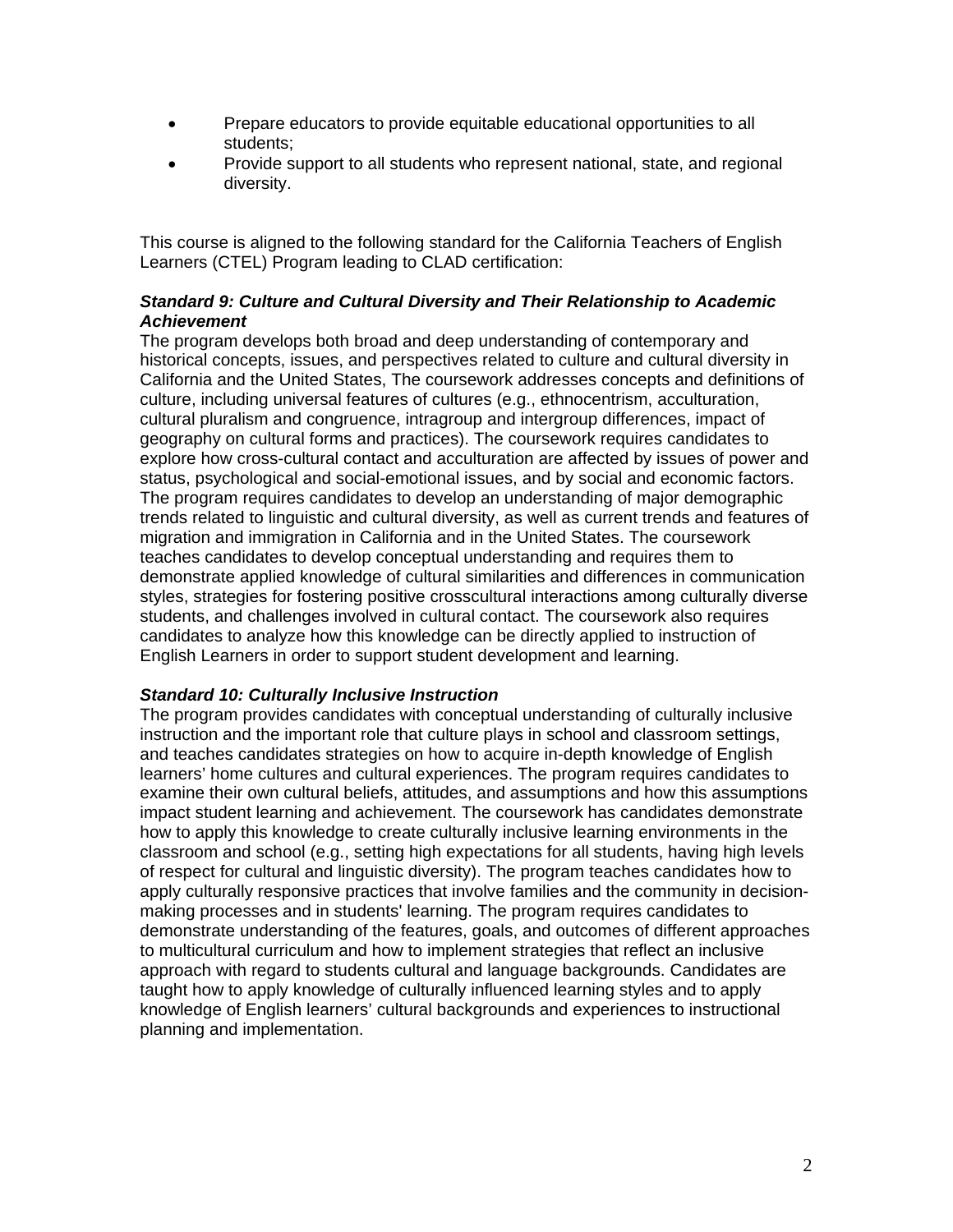### **GENERAL CONSIDERATIONS**

#### **Authorization to Teach English Learners**

The credential program at CSUSM has been specifically designed to prepare teachers for the diversity of languages often encountered in California public school classrooms. The authorization to teach English learners is met through the infusion of content and experiences within the credential program, as well as additional coursework. Students successfully completing this program receive a credential with authorization to teach English learners. (Approved by the CCTC in SB 2042 Programs Standards, August, 2002).

#### **Ability**

Every student has the right to equitable educational consideration and appropriate accommodation. Students having differing ability (mobility, sight, hearing, documented learning challenges, first language/English as a second language) are requested to contact the professor at the earliest opportunity. Every effort will be made to accommodate special needs. Students are reminded of the availability of Disabled Student Services, the Writing Center, technology assistance in the computer labs, and other student support services available as part of reasonable accommodation for special needs students.

Students are approved for services through the Disabled Student Services Office (DSS). This office is located in Craven Hall 5205, and can be contacted by phone at (760) 750-4905 or TTY (760) 750-4909. Students authorized by DSS to receive reasonable accommodations should meet with their instructor during office hours or, in order to ensure confidentiality, in a more private setting.

### **Writing**

In keeping with the All-University Writing Requirement, all three unit courses must have a writing component of at least 2,500 words (approx. 10 pages) which can be administered in a variety of ways.

#### **College of Education Attendance Policy**

Due to the dynamic and interactive nature of courses in the College of Education, all students are expected to attend all classes and participate actively. At a minimum, students must attend more than 80% of class time, or s/he **may not receive a passing grade** for the course at the discretion of the instructor. Individual instructors may adopt more stringent attendance requirements. Should the student have extenuating circumstances, s/he should contact the instructor as soon as possible. (*Adopted by the COE Governance Community, December, 1997*).

Please note, attendance for half of a class session is recorded as half credit.

### **What this means for our class**

You are expected to attend all class sessions *IN PERSON AND ELECTRONIC* and participate actively in discussions and activities. In order to do so, you are expected to complete all required readings by the assigned date. *Missing more than one class session will result in the reduction of your grade.* Being consistently late and/or leaving class early can also lower your grade. These measures should not be considered punitive, as students are expected to establish appropriate personal, academic, and career-ladder priorities. Therefore, these measures should be viewed as taking appropriate individual responsibility for one's own learning in a democratic, collaborative and reciprocal-learning environment.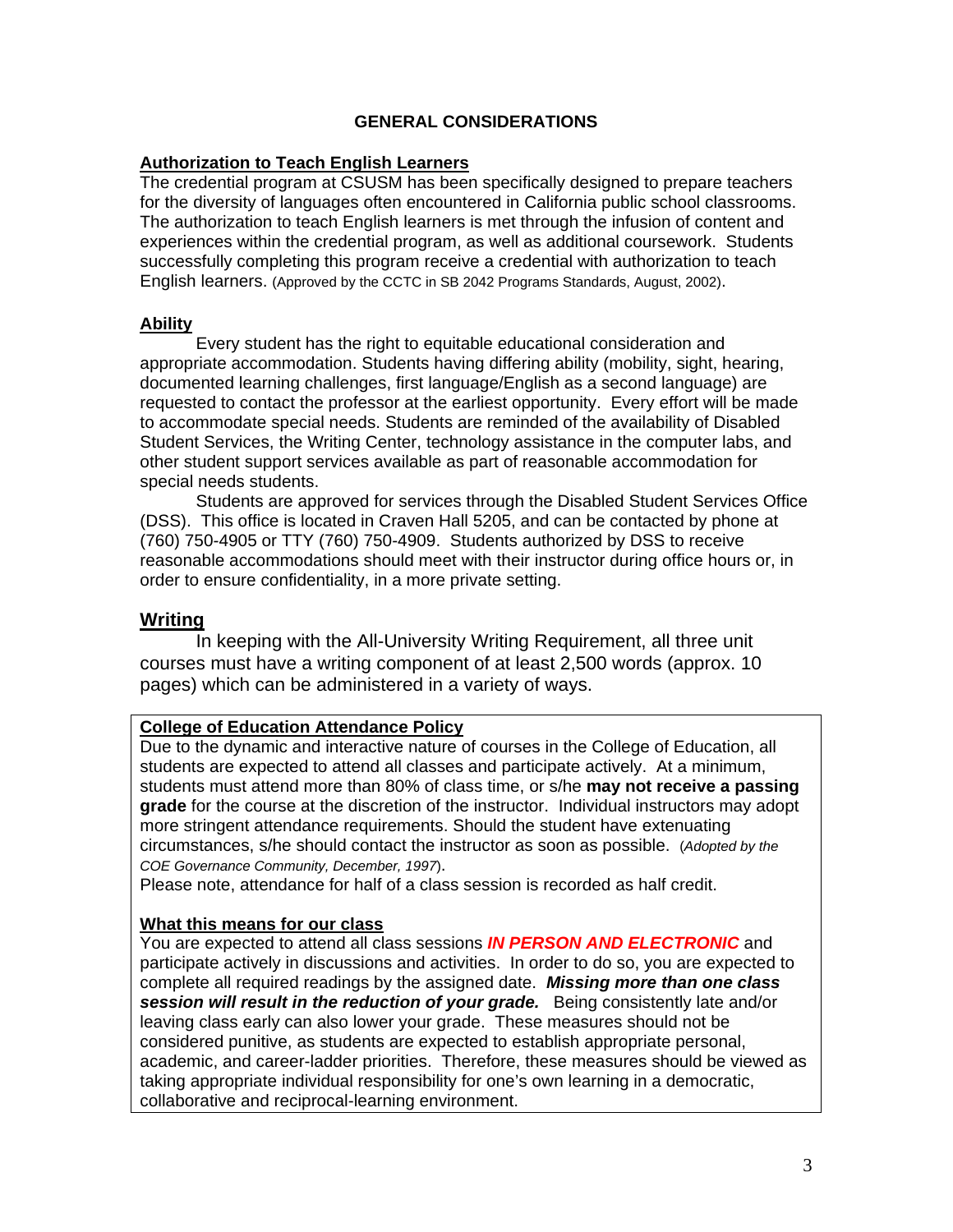### **CSUSM Academic Honesty Policy**

Students will be expected to adhere to standards of academic honesty and integrity, as outlined in the Student Academic Honesty Policy. All written work and oral presentation assignments must be original work. All ideas/materials that are borrowed from other sources must have appropriate references to the original sources. Any quoted material should give credit to the source and be punctuated with quotation marks.

Students are responsible for honest completion of their work including examinations. There will be no tolerance for infractions. If you believe there has been an infraction by someone in the class, please bring it to the instructor's attention. The instructor reserves the right to discipline any student for academic dishonesty in accordance with the general rules and regulations of the university. Disciplinary action may include the lowering of grades and/or the assignment of a failing grade for an exam, assignment, or the class as a whole."

Incidents of Academic Dishonesty will be reported to the Dean of Students. Sanctions at the University level may include suspension or expulsion from the University.

### **Plagiarism**

As an educator, it is expected that each student will do his/her own work, and contribute equally to group projects and processes. Plagiarism or cheating is unacceptable under any circumstances. If you are in doubt about whether your work is paraphrased or plagiarized see the Plagiarism Prevention for Students website http://library.csusm.edu/plagiarism/index.html. If there are questions about academic honesty, please consult the University catalog.

## **COURSE REQUIREMENTS**

This course is structured as a graduate-level seminar. The success of a seminar is dependent upon each and every participant being prepared. My role will be to "facilitate" and to intervene as necessary to prompt a topic. I do not intend to lecture each week, or to be the focus of the class. You will work to **develop your knowledge base** through the readings, discussions and presentations.

## **Required Texts**

- Pang, V. (2001). *Multicultural Education*: *A Caring-Centered, Reflective Approach*, New York, NY: McGraw-Hill Higher Education. 2<sup>nd</sup> Edition (Excerpts provided by instructor)
- Wink, J. (2000). *Critical Pedagogy: Notes From the Real World*. New York, NY: Addision-Wesley Longman. Third Edition

### **Grading Policy**

All assignments are due on the dates indicated below. Assignments turned in late will not receive full credit. Please manage your time and plan accordingly. Assignments must be typewritten, double-spaced and with standard margins unless completed in class. It is expected that all assignments will reflect university level composition.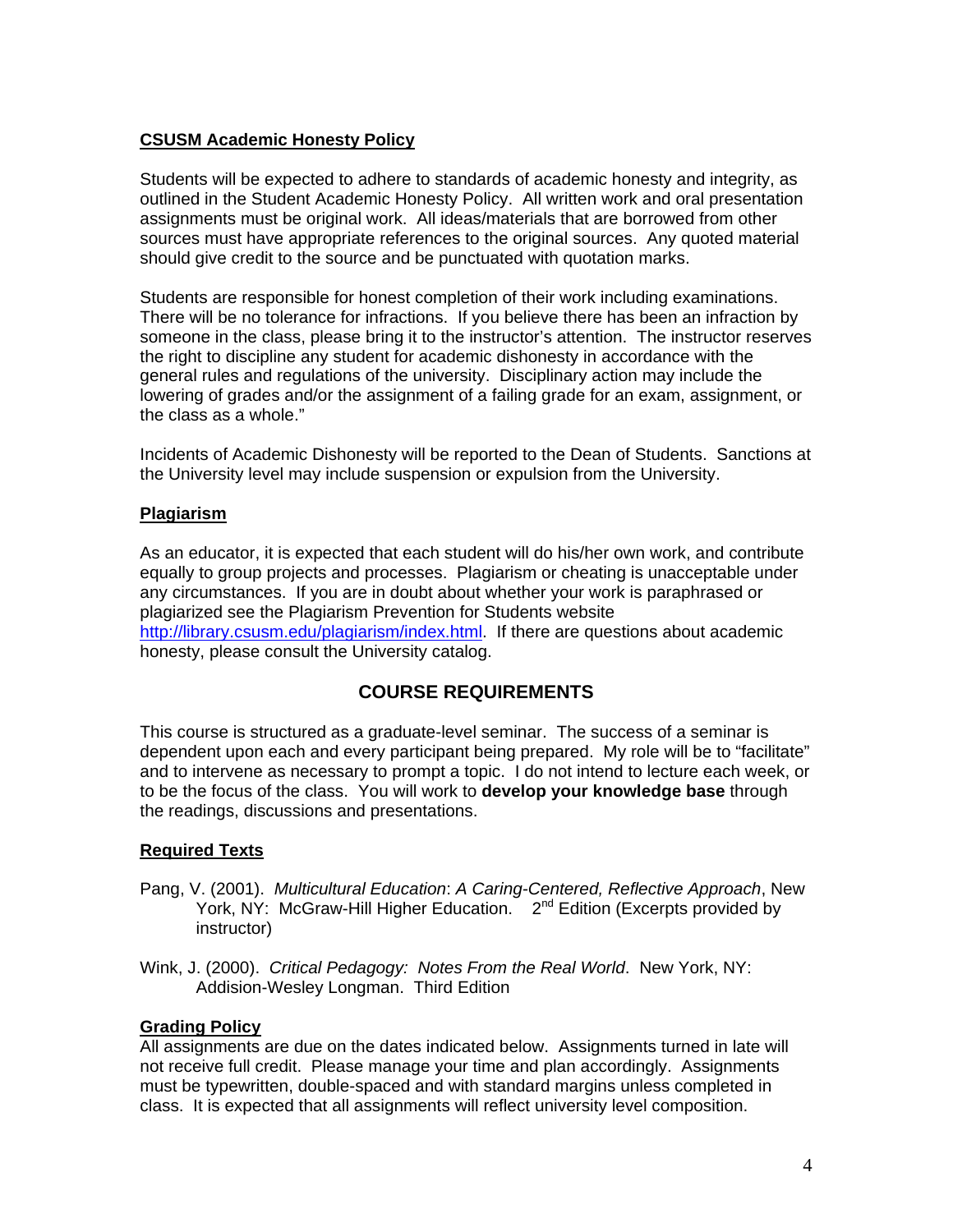The following grading scale will be used:

| 93-100    |       | $83 - 87$ | B:      |
|-----------|-------|-----------|---------|
| $90 - 92$ | . A-: | $80 - 82$ | B-      |
| 88 - 89   | – B+: | 79-below  | Failing |

### **DESCRIPTION OF ASSIGNMENTS**

*Please note, I reserve the right to change, add to, or delete any material or assignment from the course.* 

### **1. Attendance, Disposition, and Class Participation (25 Points)**

First is the expectation that you will attend all class sessions and participate actively in class activities, group and individual sharing, and discussions. Remember, if you miss three class sessions (or more), your grade will drop into the C range, and you will be invited to leave the class, based on the COE attendance policy.

### **2. History of Your own Identity Formation (5 Points)**

The first major theme of our class is focused on identity formation. Our readings, activities, and class discussions will be designed to develop a better understanding of how one's identity is formed and how it shapes how we "read the world." In order to do this, you are being asked to complete a **one to two-page typed paper** exploring the history of your own identity formation. Things to consider: When was the first time you noticed you were different? Which identities have been most prominent in your life? Why? When? Which identities provide the most privilege? Which cause the most problems?

### **3. Three Week ELD School/Classroom Needs Assessment & Intervention (15 Points)**

This assignment will enable you to take a closer look at your school and in particular your classroom assignment in such a way as to better apply the learning you will acquire in this course. Class members who are not currently working at a school site will receive a "school" from Dr. Santamaría. Please let know if you need a school as soon as possible.

The expectation for this assignment is that you will:

- 1. **Week one: June 9-13**---Visit the California Department of Education Website and retrieve the following information about your school. Use the link provided http://dq.cde.ca.gov/dataquest/
	- a. Your school's 2006 Academic Performance Index (API) Growth Report
	- b. The number of socioeconomically disadvantaged learners at your site
	- c. The number of English learners at your site
	- d. The number of students with disabilities at your site
	- e. The number of any other numerically significant subgroups at your school (for whom there are data provided---e.g.; Hispanic or Latino)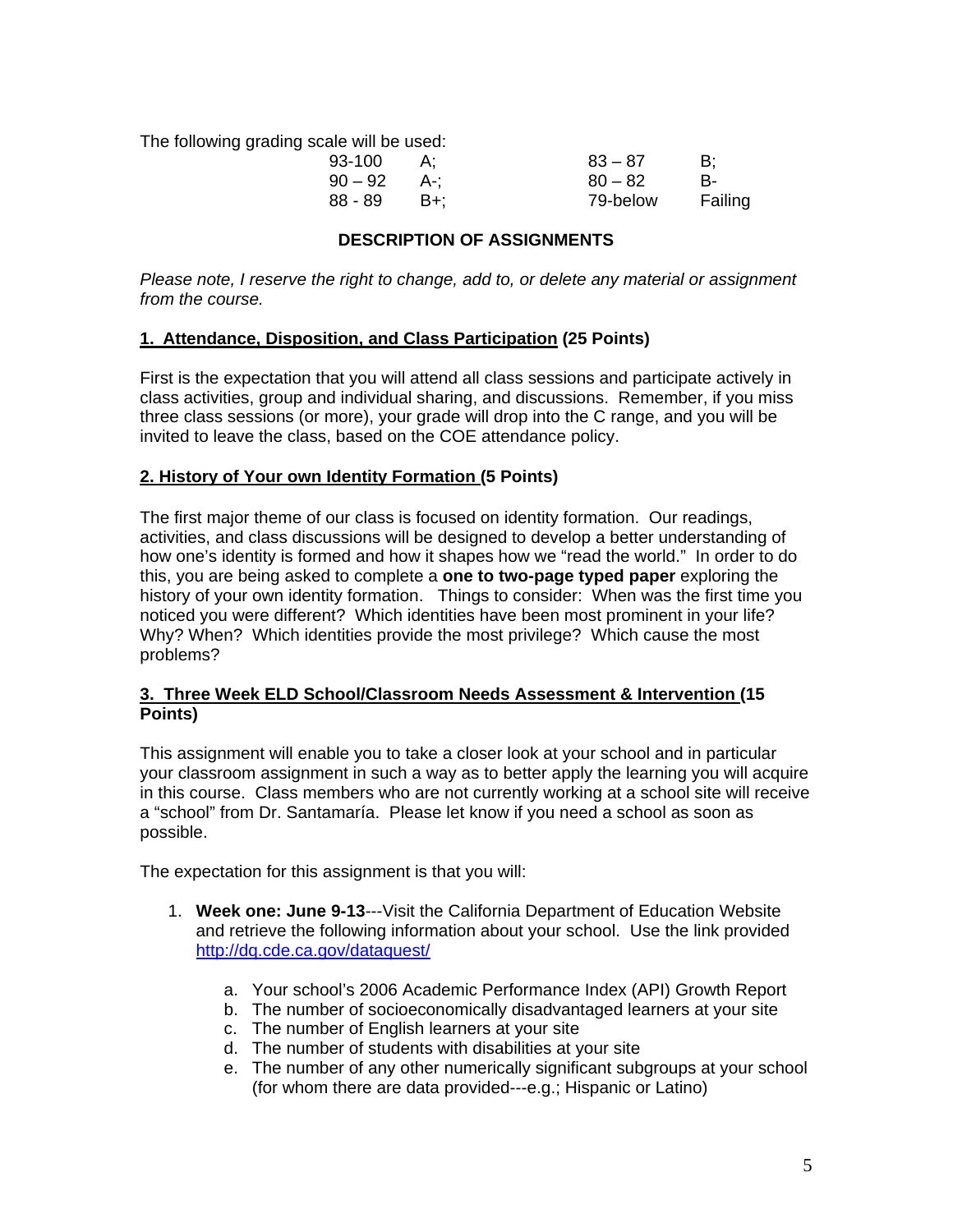- f. Reflection---Please write up a 1 page report of your findings as *Appendix I* of your final report. *Submit this work on WebCT due Monday June 9 by 10PM*.
- 2. **Week two: June 16-20**---From this data, please determine three pieces of information:
	- a. What kinds of ELD services are offered at your site?
		- i. Are you involved in any of the provision of ELD services at your site?
		- ii. How so?
	- b. How many students receiving special education services are also socioeconomically disadvantaged, English learners, and represent numerically significant subgroups?
	- c. Are children who are socioeconomically disadvantaged, English learners, and represent numerically significant subgroups represented proportionately, underrepresented, or overrepresented in special education? *Submit your notes on WebCT due Monday June 16 by 10PM*.
- 3. **Week two: June 23-27**---Find one research-based article about representation and proportionality of historically marginalized learners in special education.
	- a. Please summarize findings for number 2 above, (1 page) and archive the article retrieved and prepare as *Appendix II* of your final report. *Submit this work on WebCT due Wednesday June 25 by 10PM*.
- 4. **Week three: June 30-July 2**---Write a two page analysis/ reflection of your findings about the students at your site framed by the information you have found in your research. *Submit this work on WebCT due Thursday July 3 by 10PM*.
- 5. Finally, incorporate this data for your final assignment Critical Pedagogy/ Social Justice Action Plan due Monday July  $2^{nd}$ . Feel free to use as much of your two page analysis/ refection described in point 4 in your final assignment as is applicable. Also, please include Appendices I and II mentioned above in your final report (Critical Pedagogy/ Social Justice Action Plan).

## **4. ON-LINE "Hot Topics" in Education (10 Points)**

With a partner, you will randomly choose a pre-selected Hot Topic in education that connects to topics of our class. You might apply the Hot Topic to your school site (For example, the achievement gap) and briefly look at what is being said about this topic through different organizations. The intention of these presentations is to help our class see multicultural education from multiple vantage points. The information provided might help members of the class clarify the direction of their annotated bibliography, impact their social justice action plan, or help in providing direction for your MA theses.

Please consider what makes for an effective PPT presentation (interactivity, handouts, video clips, etc. etc.---Approximately 5-7 slides). You and your partner will need to turn in your notes and material on WebCT in the appropriate location on the day of your presentation.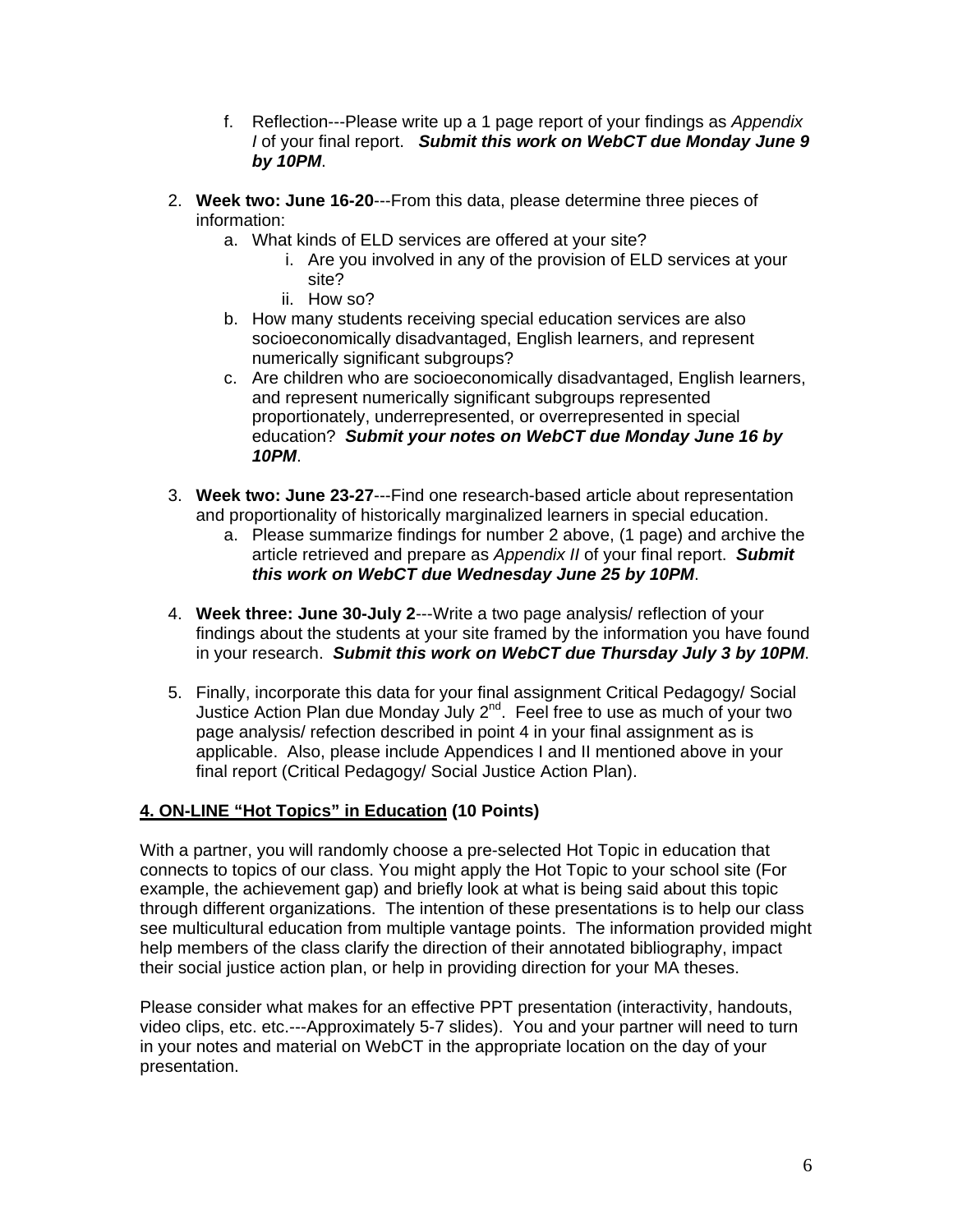For the sessions wherein Hot Topics will be presented, 3-4 pairs will present their Topics. Members of the community will provide feedback to the groups presenting.

### **Some possible resources:**

| San Diego Union Tribune                      | <b>Education Week</b>                                   |
|----------------------------------------------|---------------------------------------------------------|
| www.signonsandiego.com                       | www.edweek.com                                          |
| <b>North County Times</b><br>www.nctimes.com | California Department of<br>Education<br>www.cde.ca.gov |
| <b>Rethinking Schools</b>                    | <b>Teaching Tolerance</b>                               |
| www.rethinkingschools.com                    | www.tolerance.org                                       |

# **5. Annotated Bibliographies (10 points)**

Students will work individually to collect annotated bibliographies **centered on multicultural topics in education**. The annotated bibliography you collect should be from peer reviewed journals and can be used as a basis for your thesis or project, or can focus on a specified topic which you and your colleagues can use in your classrooms, schools, and communities. **Students will write an annotated bibliography for each resource using APA-style reference format, and including a brief summary**. **Each student** will collect 5-6 resources (minimum), and share his/her annotations with everyone in the class (either electronically or in hardcopy). Remember, an annotated bibliography is an answer to a general question that you have. In this case, this question should be **centered on multicultural education.** 

## **6. Critical Pedagogy/Social Justice Action Plan (30 Points)**

Your final project is to develop an individual professional action that specifically addresses your new understandings of critical pedagogy in relation to schooling in a multicultural society. Your *Three Week ELD School/Classroom Needs Assessment & Intervention* assignment was designed to dovetail nicely into this assignment and it is my hope that our readings of critical pedagogy will bring to the table new questions and concerns about your classroom, your students, your school, your district, or your overall professional work. Based on these questions, develop a specific action plan that you could enact in your professional role.

Your action plan will be broken up into several parts which make up the adult writing process. The brainstorm, draft, and 3-4 page final product------**The 3-4 page final paper will discuss this action plan**. Our final sessions will consist of presentation of these action plans.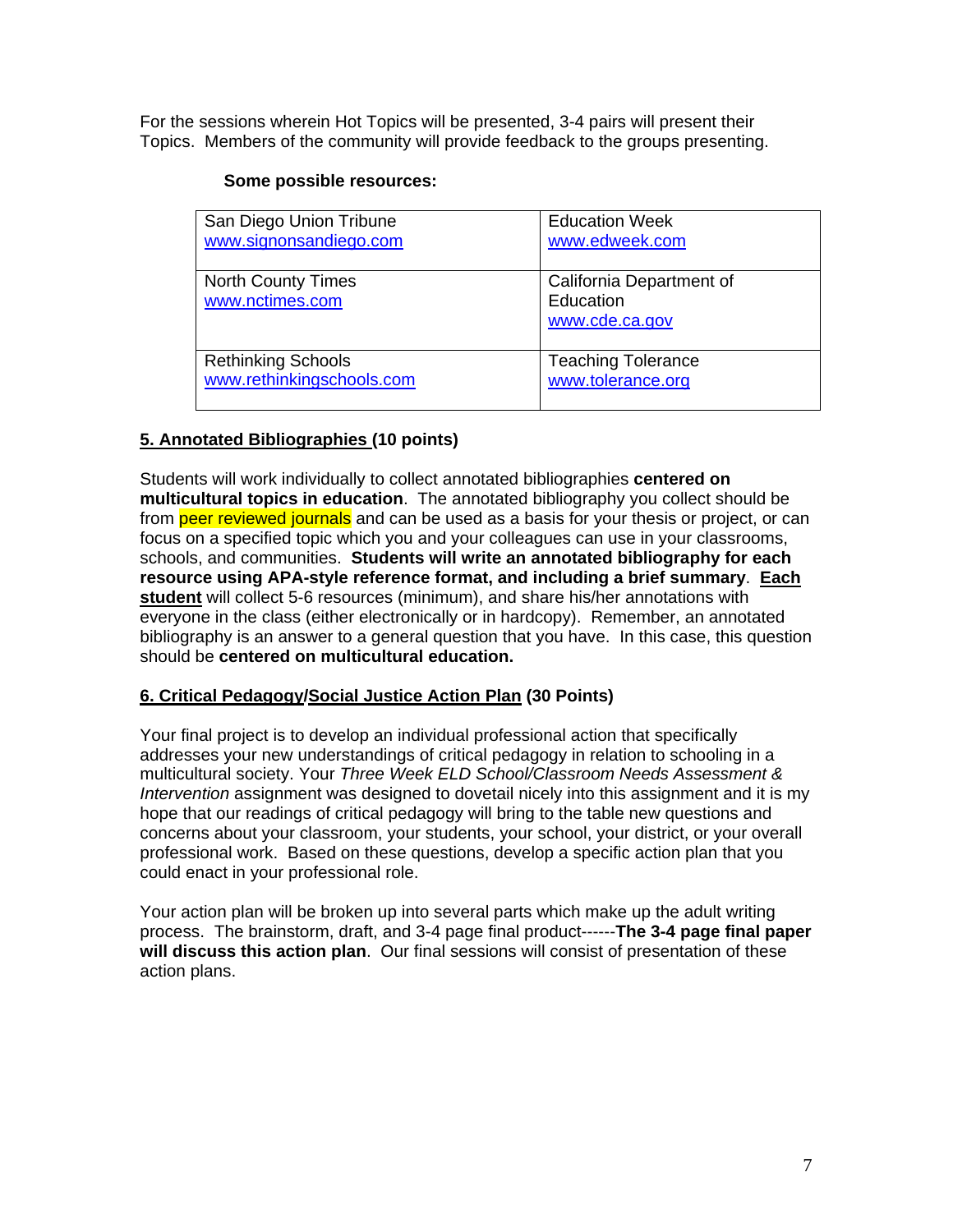| Summer 2008                                                                                                                                                                                                                                                                                    |                                                                                                                                                                                                                                 |  |  |  |
|------------------------------------------------------------------------------------------------------------------------------------------------------------------------------------------------------------------------------------------------------------------------------------------------|---------------------------------------------------------------------------------------------------------------------------------------------------------------------------------------------------------------------------------|--|--|--|
| <b>EDUC 602 Scope &amp; Sequence</b>                                                                                                                                                                                                                                                           |                                                                                                                                                                                                                                 |  |  |  |
| <b>Online Sessions</b>                                                                                                                                                                                                                                                                         | <b>Face-to-Face Sessions</b>                                                                                                                                                                                                    |  |  |  |
|                                                                                                                                                                                                                                                                                                | M June 2<br><b>THEME I: Identity Formation</b><br><b>Re-Introduction to Multicultural Education</b><br>and Course Format                                                                                                        |  |  |  |
|                                                                                                                                                                                                                                                                                                | Who am I in the Context of Education?<br>In Class Assignment:<br><b>History of Identity Formation</b><br>$\bullet$<br>Ooka-Pang Chapters 1-2                                                                                    |  |  |  |
| W June 4<br>THEME II: What Can I Do?                                                                                                                                                                                                                                                           |                                                                                                                                                                                                                                 |  |  |  |
| Addressing the Achievement Gap & Social<br>Justice and Equity in our Classrooms                                                                                                                                                                                                                |                                                                                                                                                                                                                                 |  |  |  |
| PP <sub>t</sub> :<br>Three Week ELD School/Classroom<br><b>Needs Assessment &amp; Intervention</b><br>Academic Scanning Technique<br>Ooka-Pang Chapters 2-4<br>M June 9                                                                                                                        |                                                                                                                                                                                                                                 |  |  |  |
| <b>PPT---Example of Social Justice Hot Topic</b><br><b>Online Assignments:</b><br>Three Week ELD School/Classroom<br><b>Needs Assessment &amp; Intervention</b><br>(Appendix I due by 10PM on WebCT<br>Assignments)<br>Social Justice Hot Topic<br>Presentations (1)<br>Ooka-Pang Chapters 5-8 |                                                                                                                                                                                                                                 |  |  |  |
|                                                                                                                                                                                                                                                                                                | W June 11<br>THEME III: What are others doing?<br>Ooka-Pang Chapters 9-10<br>What is critical pedagogy?<br>In Class Assignment:<br><b>Assignments Explained:</b><br><b>Annotated Bibliography</b><br>Social Justice Action Plan |  |  |  |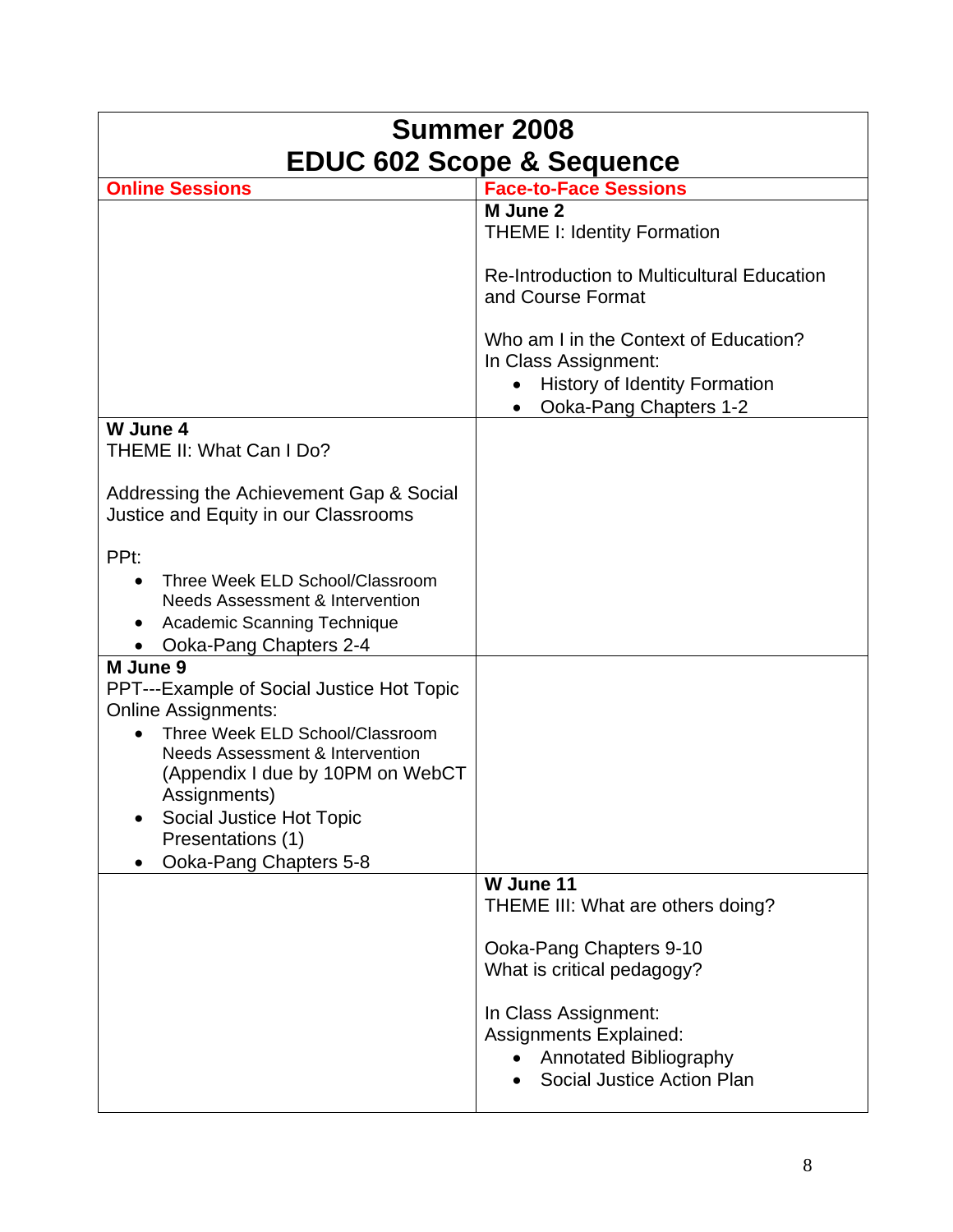| M June 16                                    |                                            |
|----------------------------------------------|--------------------------------------------|
| PPT---Annotated Bibliography                 |                                            |
| <b>Online Assignments:</b>                   |                                            |
| Three Week ELD School/Classroom<br>$\bullet$ |                                            |
| <b>Needs Assessment &amp; Intervention</b>   |                                            |
| (Appendix B due by 10PM)                     |                                            |
| Annotated Bibliography Work---               |                                            |
| <b>Collect articles</b>                      |                                            |
| Social Justice Action Plan                   |                                            |
| (Brainstorm)                                 |                                            |
| Social Justice Hot Topic                     |                                            |
| Presentations (2)                            |                                            |
| Wink Chapters 1-3                            | W June 18                                  |
|                                              | How do we Read the World? Applied Critical |
|                                              | Pedagogy                                   |
|                                              |                                            |
|                                              | In Class Assignment:                       |
|                                              | <b>Defining Critical Pedagogy</b>          |
|                                              |                                            |
|                                              | Annotated Bibliography Discussion/         |
|                                              | Clarification                              |
|                                              | Check-in on Three Week ELD                 |
|                                              | School/Classroom Needs Assessment &        |
|                                              | Intervention                               |
|                                              | Wink Chapters 4-6                          |
| M June 23                                    |                                            |
| <b>Online Assignments:</b>                   |                                            |
| Social Justice Action Plan (Draft)           |                                            |
| Social Justice Hot Topic<br>$\bullet$        |                                            |
| Presentations (3)                            |                                            |
|                                              |                                            |
| Due:                                         |                                            |
| Annotated Bibliography                       |                                            |
| Three Week ELD School/Classroom              |                                            |
| Needs Assessment & Intervention (Two         |                                            |
| Page analysis and reflection)                |                                            |
| <b>Wink 7-10</b>                             |                                            |
| W June 25                                    |                                            |
| <b>Online Assignments:</b>                   |                                            |
| Social Justice Hot Topic                     |                                            |
| Presentations (4)                            |                                            |
| <b>Online Work Session</b>                   |                                            |
| Individual On-line "Conferencing"            |                                            |
|                                              |                                            |